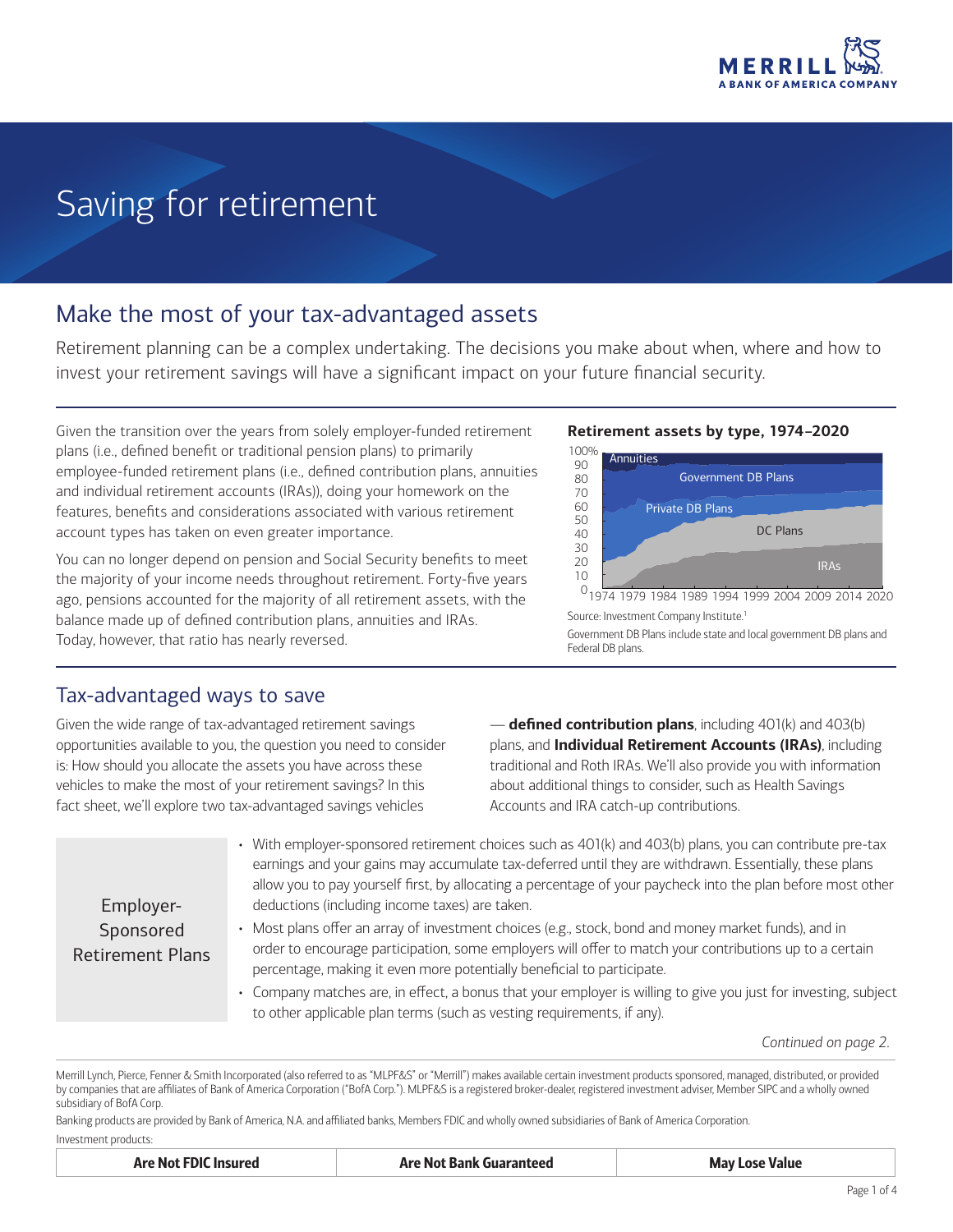• There are two common types of IRAs: traditional and Roth. Because the investment choices they offer (e.g., stocks, bonds, CDs, mutual funds and managed portfolios) may be broader than those available through most employer-sponsored plans, IRAs afford you choices to align your investments to your risk tolerance and asset allocation preferences.

Individual Retirement Accounts (IRAs)

- A traditional IRA allows you to contribute pre-tax dollars (if you meet certain parameters) to the account and accumulate potential earnings tax-deferred until you begin taking distributions. In exchange for this tax-deferred growth, you'll be required to pay income tax on the entire distribution.2 Should you move into a lower income tax bracket in retirement, however, you may realize additional benefits from tax deferral.
- With a Roth IRA, your contributions are made with after-tax rather than pre-tax dollars. Therefore, you are not required to pay federal (and possibly state) income tax on any earnings distributions as long as at least five years have passed since the first day of the year in which you made your first Roth IRA or Roth conversion, if earlier, and you have reached age 59½, become disabled or deceased.<sup>2</sup> And since Roth IRAs are not subject to Required Minimum Distribution (RMD) rules beginning at age 72,<sup>3</sup> if you do not need to access those assets for retirement income, they can be earmarked as a legacy for your beneficiaries.<sup>4</sup>

## Comparing employer-sponsored plans and IRAs

|                                                      | 401(k) and 403(b) plans                          | <b>Traditional IRAs</b>                             | <b>Roth IRAs</b> |
|------------------------------------------------------|--------------------------------------------------|-----------------------------------------------------|------------------|
| Tax-deferred account growth                          | √                                                |                                                     |                  |
| Allows pre-tax contributions                         | ✓                                                |                                                     |                  |
| <b>Allows after-tax contributions</b>                | $\checkmark$                                     |                                                     |                  |
| <b>Matching employer contribution</b>                | $\checkmark$                                     |                                                     |                  |
| <b>Loan provisions</b>                               | $\checkmark$                                     |                                                     |                  |
| <b>Broadest choice of investments</b>                |                                                  |                                                     |                  |
| <b>Provides tax-free retirement</b><br>distributions | $\mathcal{N}^{**}$                               |                                                     |                  |
| 2020 & 2021 contribution limits                      | \$19,500 if under age 50;<br>\$26,000 if age 50+ | \$6,000 combined IRA limit;<br>\$7,000 if age $50+$ |                  |

\* Typically available in 401(k) and 403(b) plans but you should confirm whether these choices are available in your plan.

\*\* Designated Roth contributions and any associated earnings are tax-free in retirement if taken in a qualified distribution.

Another way to supplement retirement savings is through a **Health Savings Account (HSA)**. If you have a high-deductible health plan (HDHP) you can set up an HSA as a tax-advantaged<sup>5</sup> way to save for your medical expenses $^6$  in retirement.<sup>7</sup> <code>HSA</code> savings can be used to pay for a wide array of qualified healthcare costs — from deductibles and out-of-pocket costs not covered by your plan, to dental and vision care — and all account earnings have the potential to grow federal tax-free or tax-deferred (but may be subject to state taxes). To be eligible to contribute to an HSA, you must be covered by an HDHP on the first day of the month in which you are contributing, have no other health coverage, not be entitled to or enrolled in Medicare benefits and not claimed as a dependent on someone else's tax return.

## Additional considerations as you plan your retirement savings strategy

**Take advantage of catch-up contributions.** If you are age 50 or older during the calendar year, tax law allows you to make additional "catch-up" contributions to an employer-sponsored retirement plan (if the plan terms permit) and/or an IRA. These provisions provide workers who are closer to retirement

an opportunity to enhance their retirement savings. Using a 5% annual rate of return, an extra \$1,000 contribution to your employer-sponsored plan or to your IRA every year between age 50 and 65, along with the contributions you were already making, could add an extra \$22,657 in pre-tax retirement savings by age 65.

#### **Early withdrawals can have significant tax implications.**

Since 401(k) accounts, 403(b) accounts and IRAs are all meant to be used in retirement, in addition to ordinary income taxes, a 10% early withdrawal additional tax is imposed on withdrawals taken before you reach age 591/2 (some exceptions apply).<sup>2,8</sup> Some employer plans may also include a loan feature, but since assets withdrawn as a loan cannot be invested, loans can negatively impact the ability of your account balance to grow.

**Maximize your contributions.** Start by focusing on your 401(k) or 403(b) plan if you have access to one. Make sure you're taking advantage of any matching funds offered by your employer. If you're fortunate enough to be able to save the maximum amount in your company plan, then turn your attention to making additional contributions into your IRA.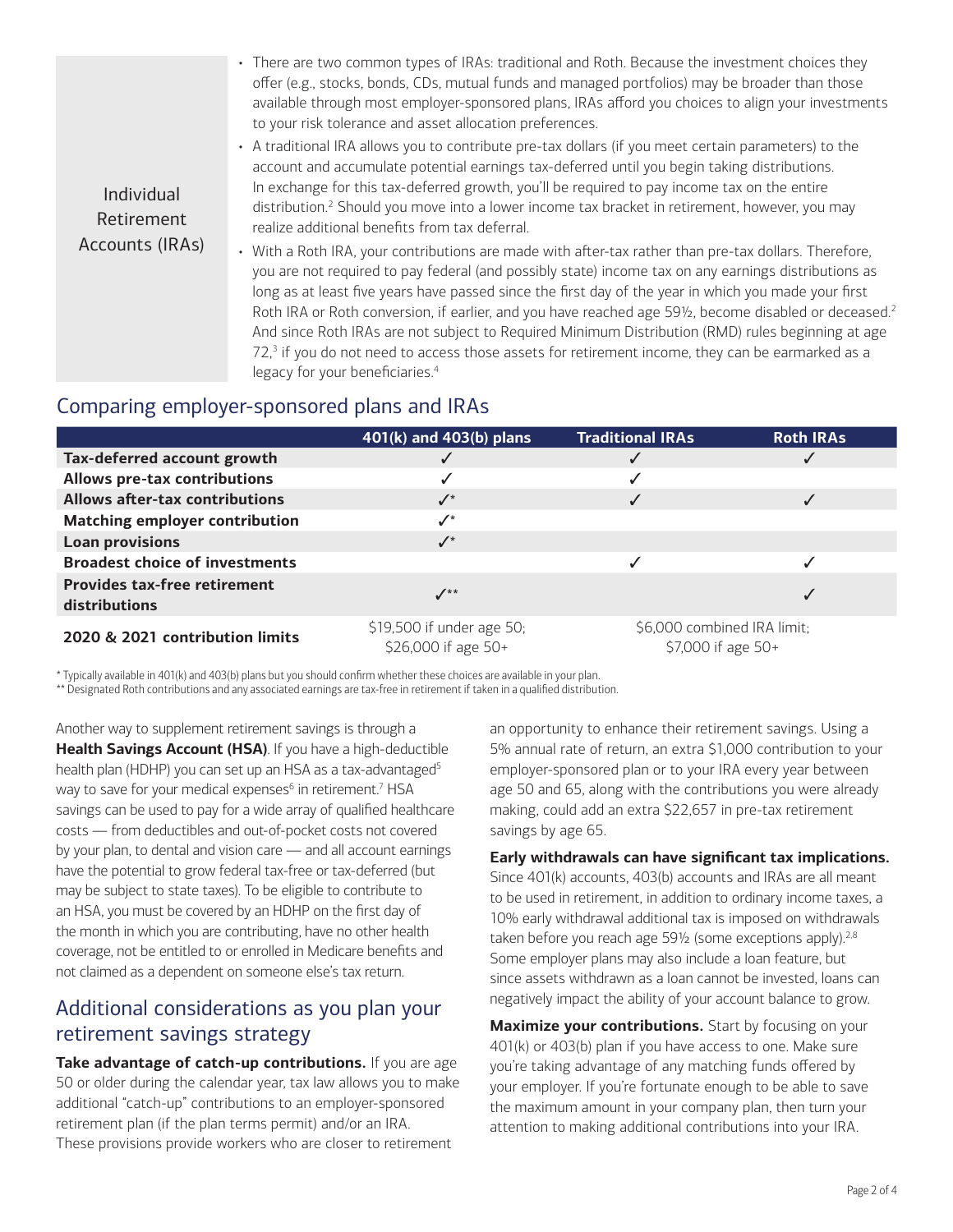#### **Keep track of accounts with previous employers.**

According to the Bureau of Labor Statistics, by the time the average American worker reaches age 52, he or she will have held more than 12 different jobs.<sup>9</sup> For those who choose to keep their retirement plan assets with past employers, effectively managing multiple accounts can be challenging from gauging your overall investment risk to ensuring proper asset allocation.

## Power of tax-deferred compounding

Tax-deferred compounding is a powerful way to grow your retirement investments. Tax-deferred compounding is the process of the earnings from your accounts being added to the principal and reinvested year after year. The longer the process is allowed to continue, the more potential your retirement savings has to grow. *See hypothetical example below.*

**Hypothetical example showing the power of tax-deferred compounding:** Consider three co-workers, Allison, David and Rhonda, who all contribute to an IRA with \$6,000 a year until age 49 and then \$6,000 plus the additional \$1,000 catch-up contribution from ages 50 to 65. If each individual also contributed the maximum amount to their 401(k) plans (\$19,500 a year until age 49 and then \$26,000 annually with catch-up contributions from ages 50 to 65), the power of tax-deferred compounding would be even more impactful.



This hypothetical illustration assumes a 6% rate of return compounded annually for all three investors. Allocations are for illustration only and do not constitute investment advice. They are being shown only to illustrate how a portfolio may change over time. You should consider the number of years until you retire, your goals and risk tolerance. The stock and bond fund allocations will vary for each portfolio depending on the number of years both before and after the planned retirement. Asset allocation cannot eliminate the risk of fluctuating prices and uncertain returns.

## Get started

Your Merrill Lynch Wealth Management Advisor can help you explore various approaches to managing assets held in previous employer plans.<sup>10</sup> Keep in mind that there are other ways you can save for retirement beyond employer-sponsored retirement plans and IRAs. Along with helping you prioritize your retirement savings, your financial advisor can help you align your retirement savings with your expected income needs in retirement, as well as help you plan for any life changes or age triggers which may require an adjustment to your retirement savings strategy.

**Contact your Merrill Lynch Wealth Management Advisor, who can help you establish retirement savings strategies designed to meet your individual goals. Or visit us at [ml.com](http://www.ml.com).**